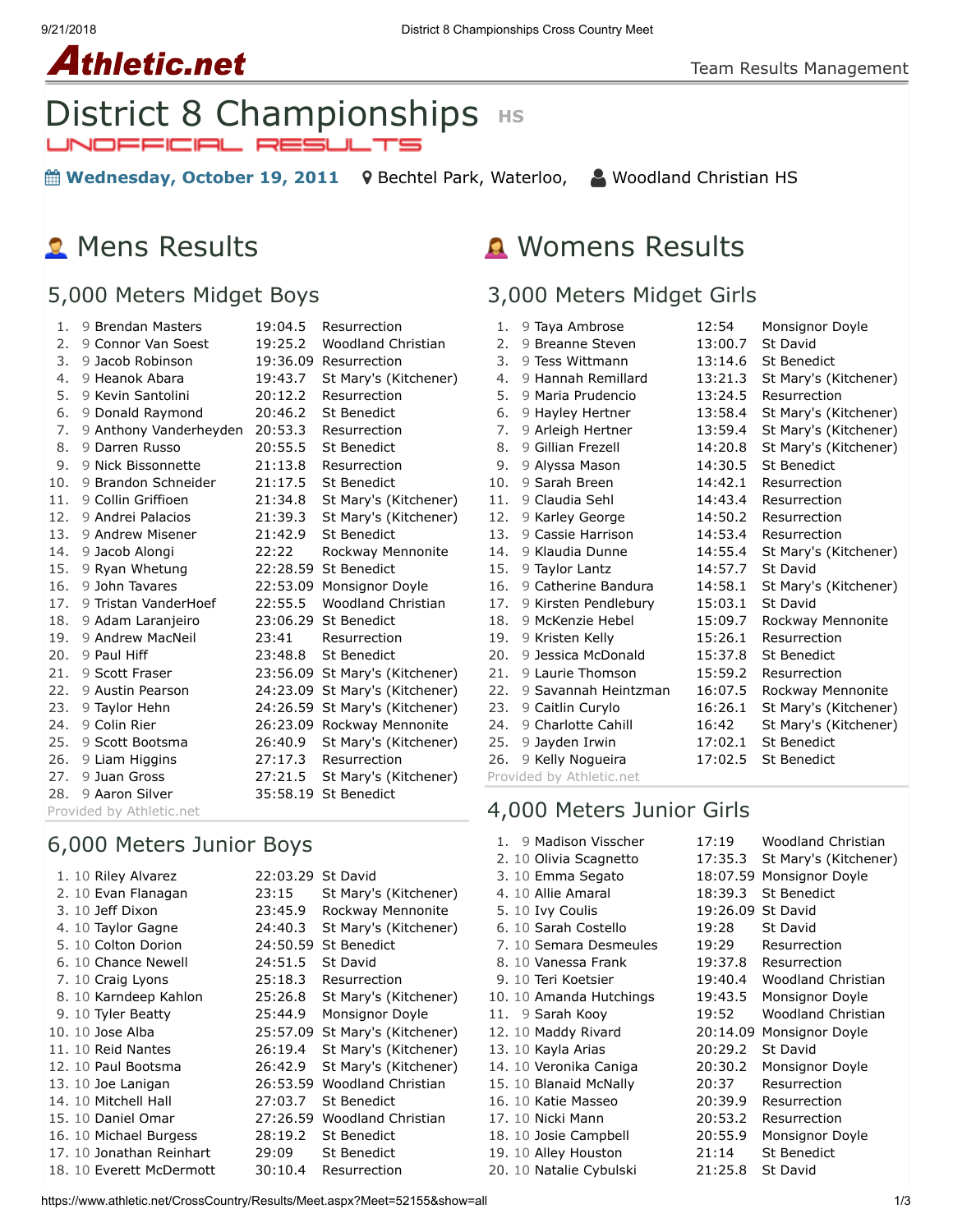19. 10 [Sam Hesch](https://www.athletic.net/CrossCountry/Athlete.aspx?AID=2603433#tTNaN) [31:00.2](https://www.athletic.net/result/2qFBPaiaAO5) [Resurrection](https://www.athletic.net/CrossCountry/School.aspx?SchoolID=27483) 20. 10 [Drew Mcmurtry](https://www.athletic.net/CrossCountry/Athlete.aspx?AID=3383484#tTNaN) [31:01.29](https://www.athletic.net/result/4qFEe3U0pYR) [Rockway Mennonite](https://www.athletic.net/CrossCountry/School.aspx?SchoolID=27431) 21. 10 [Simon Pudwell](https://www.athletic.net/CrossCountry/Athlete.aspx?AID=3688890#tTNaN) [31:09.29](https://www.athletic.net/result/l5FexEUjADD) [Rockway Mennonite](https://www.athletic.net/CrossCountry/School.aspx?SchoolID=27431)

Provided by Athletic.net

#### 7,000 Meters Senior Boys

2. 12 [James Milton](https://www.athletic.net/CrossCountry/Athlete.aspx?AID=1188584#tTNaN) [24:46.3](https://www.athletic.net/result/NwFXxBiMvv1) [St David](https://www.athletic.net/CrossCountry/School.aspx?SchoolID=27464) 3. 12 [Scott Buttinger](https://www.athletic.net/CrossCountry/Athlete.aspx?AID=1188707#tTNaN) [24:50.8](https://www.athletic.net/result/rOF1WDUgJOm) [Resurrection](https://www.athletic.net/CrossCountry/School.aspx?SchoolID=27483) 5. 12 [Nathan Schmidt](https://www.athletic.net/CrossCountry/Athlete.aspx?AID=2602556#tTNaN) [25:11.09](https://www.athletic.net/result/mXFe81URYA0) [St Benedict](https://www.athletic.net/CrossCountry/School.aspx?SchoolID=27484) 10. 11 [Keith Tanner](https://www.athletic.net/CrossCountry/Athlete.aspx?AID=1553377#tTNaN) [27:36.3](https://www.athletic.net/result/LnF3WRtXAKW) [St Benedict](https://www.athletic.net/CrossCountry/School.aspx?SchoolID=27484) 12. 12 [Justin Power](https://www.athletic.net/CrossCountry/Athlete.aspx?AID=1553376#tTNaN) [28:06.4](https://www.athletic.net/result/jKFe03UW3Ar) [St Benedict](https://www.athletic.net/CrossCountry/School.aspx?SchoolID=27484) 14. 11 [Joe Henniger](https://www.athletic.net/CrossCountry/Athlete.aspx?AID=3702941#tTNaN) [28:27.2](https://www.athletic.net/result/OyFXPnikl5x) [St David](https://www.athletic.net/CrossCountry/School.aspx?SchoolID=27464) 15. 12 [Peter Reynolds](https://www.athletic.net/CrossCountry/Athlete.aspx?AID=1553383#tTNaN) [28:30.8](https://www.athletic.net/result/DzFK6qUyEDz) [St Benedict](https://www.athletic.net/CrossCountry/School.aspx?SchoolID=27484) 19. 12 [Shakur Tag-el-din](https://www.athletic.net/CrossCountry/Athlete.aspx?AID=2602559#tTNaN) [29:25.4](https://www.athletic.net/result/ZlFVXNsQPDX) [St Benedict](https://www.athletic.net/CrossCountry/School.aspx?SchoolID=27484) 21. 11 [Marcus Noble](https://www.athletic.net/CrossCountry/Athlete.aspx?AID=1553382#tTNaN) [29:40.9](https://www.athletic.net/result/n4FepJUAZzo) [St Benedict](https://www.athletic.net/CrossCountry/School.aspx?SchoolID=27484) 22. 11 [Alex Macdonald](https://www.athletic.net/CrossCountry/Athlete.aspx?AID=2495367#tTNaN) [29:45.4](https://www.athletic.net/result/xoFe3yUPLdj) [St Benedict](https://www.athletic.net/CrossCountry/School.aspx?SchoolID=27484) 24. 11 [Matthew Haffey](https://www.athletic.net/CrossCountry/Athlete.aspx?AID=3702937#tTNaN) [30:07.2](https://www.athletic.net/result/XwFL5auJnDD) [St David](https://www.athletic.net/CrossCountry/School.aspx?SchoolID=27464) 28. 11 [Lucas Wozniak](https://www.athletic.net/CrossCountry/Athlete.aspx?AID=1553381#tTNaN) [31:17.2](https://www.athletic.net/result/BvFqvwigZVQ) [St Benedict](https://www.athletic.net/CrossCountry/School.aspx?SchoolID=27484) 29. 12 [Jordan Cooke](https://www.athletic.net/CrossCountry/Athlete.aspx?AID=1552901#tTNaN) [31:48.8](https://www.athletic.net/result/6kF2yxULYky) [Monsignor Doyle](https://www.athletic.net/CrossCountry/School.aspx?SchoolID=27459) 32. 12 [Ryan Beatty](https://www.athletic.net/CrossCountry/Athlete.aspx?AID=1552910#tTNaN) [32:17.7](https://www.athletic.net/result/jKFe03UW3nW) [Monsignor Doyle](https://www.athletic.net/CrossCountry/School.aspx?SchoolID=27459) 33. 11 [Nicholas Leggo](https://www.athletic.net/CrossCountry/Athlete.aspx?AID=2632083#tTNaN) [32:21.3](https://www.athletic.net/result/XwFL5aumN6W) [St David](https://www.athletic.net/CrossCountry/School.aspx?SchoolID=27464) 34. 12 [Mitchell Winchester](https://www.athletic.net/CrossCountry/Athlete.aspx?AID=2653976#tTNaN) [33:20.5](https://www.athletic.net/result/e2FxPkSEpB2) [St David](https://www.athletic.net/CrossCountry/School.aspx?SchoolID=27464) 35. 11 [Ben Taborek](https://www.athletic.net/CrossCountry/Athlete.aspx?AID=1553362#tTNaN) [33:24.09](https://www.athletic.net/result/yoFeJZUB5De) [St Benedict](https://www.athletic.net/CrossCountry/School.aspx?SchoolID=27484) 37. 11 [Jason Wozniak](https://www.athletic.net/CrossCountry/Athlete.aspx?AID=1553372#tTNaN) [33:39.8](https://www.athletic.net/result/vwFNYXiw2gN) [St Benedict](https://www.athletic.net/CrossCountry/School.aspx?SchoolID=27484) 38. 11 [Sam Hillier](https://www.athletic.net/CrossCountry/Athlete.aspx?AID=2621806#tTNaN) [33:45.5](https://www.athletic.net/result/oxFeBLUPeOY) [Resurrection](https://www.athletic.net/CrossCountry/School.aspx?SchoolID=27483) 39. 11 [Mark Heal](https://www.athletic.net/CrossCountry/Athlete.aspx?AID=3702939#tTNaN) [33:57.7](https://www.athletic.net/result/z3Fe5PUqr21) [St David](https://www.athletic.net/CrossCountry/School.aspx?SchoolID=27464) 44. 12 [Nick Porter](https://www.athletic.net/CrossCountry/Athlete.aspx?AID=2602554#tTNaN) [35:01.3](https://www.athletic.net/result/n4FepJUJ38N) [St Benedict](https://www.athletic.net/CrossCountry/School.aspx?SchoolID=27484) 48. 11 [Kelly Waldbillig](https://www.athletic.net/CrossCountry/Athlete.aspx?AID=1553009#tTNaN) [36:01.59](https://www.athletic.net/result/05F5gMIpneo) [St David](https://www.athletic.net/CrossCountry/School.aspx?SchoolID=27464) 50. 12 [Mike Treusch](https://www.athletic.net/CrossCountry/Athlete.aspx?AID=3702972#tTNaN) [36:35.8](https://www.athletic.net/result/MDFpwNhnl0l) [St David](https://www.athletic.net/CrossCountry/School.aspx?SchoolID=27464) 51. 11 [Eric Burrell](https://www.athletic.net/CrossCountry/Athlete.aspx?AID=2547978#tTNaN) [36:54.19](https://www.athletic.net/result/jKFe03U2LkP) [Resurrection](https://www.athletic.net/CrossCountry/School.aspx?SchoolID=27483) 53. 11 [Alex Silver](https://www.athletic.net/CrossCountry/Athlete.aspx?AID=1553359#tTNaN) [37:55.9](https://www.athletic.net/result/1QFmW1i4dVx) [St Benedict](https://www.athletic.net/CrossCountry/School.aspx?SchoolID=27484) 57. 11 [Tully McWatters](https://www.athletic.net/CrossCountry/Athlete.aspx?AID=1553388#tTNaN) [40:10.69](https://www.athletic.net/result/aPFkQAiXWEN) [St Benedict](https://www.athletic.net/CrossCountry/School.aspx?SchoolID=27484) 58. 12 [Joey Ulmer](https://www.athletic.net/CrossCountry/Athlete.aspx?AID=3680627#tTNaN) [41:13.19](https://www.athletic.net/result/05F5gMIKgmW) [St Mary's \(Kitchener\)](https://www.athletic.net/CrossCountry/School.aspx?SchoolID=27485)

22. 10 [Shan Arjune](https://www.athletic.net/CrossCountry/Athlete.aspx?AID=3680638#tTNaN) [33:46.59](https://www.athletic.net/result/mXFe81UoVqp) [St Mary's \(Kitchener\)](https://www.athletic.net/CrossCountry/School.aspx?SchoolID=27485) 1. 11 [Ben Flanagan](https://www.athletic.net/CrossCountry/Athlete.aspx?AID=1553397#tTNaN) [24:40.4](https://www.athletic.net/result/xoFe3yUKO61) [St Mary's \(Kitchener\)](https://www.athletic.net/CrossCountry/School.aspx?SchoolID=27485) 4. 11 [William Russell](https://www.athletic.net/CrossCountry/Athlete.aspx?AID=2619898#tTNaN) [24:53.8](https://www.athletic.net/result/kVFeVKUg56a) [Rockway Mennonite](https://www.athletic.net/CrossCountry/School.aspx?SchoolID=27431) 6. 12 [Kyle Piccolo](https://www.athletic.net/CrossCountry/Athlete.aspx?AID=1552905#tTNaN) [26:49.2](https://www.athletic.net/result/rOF1WDUjdBg) [Monsignor Doyle](https://www.athletic.net/CrossCountry/School.aspx?SchoolID=27459) 7. 12 [Shawn Ertel](https://www.athletic.net/CrossCountry/Athlete.aspx?AID=1553429#tTNaN) [26:55](https://www.athletic.net/result/J3F84esXd8N) [St Mary's \(Kitchener\)](https://www.athletic.net/CrossCountry/School.aspx?SchoolID=27485) 8. 12 [Zac Bandura](https://www.athletic.net/CrossCountry/Athlete.aspx?AID=1553435#tTNaN) [27:04.29](https://www.athletic.net/result/z3Fe5PU8YMa) [St Mary's \(Kitchener\)](https://www.athletic.net/CrossCountry/School.aspx?SchoolID=27485) 9. 12 [Justin Hoang](https://www.athletic.net/CrossCountry/Athlete.aspx?AID=1553413#tTNaN) [27:07.29](https://www.athletic.net/result/PlFX6EiJgkd) [St Mary's \(Kitchener\)](https://www.athletic.net/CrossCountry/School.aspx?SchoolID=27485) 11. 11 [Sebastian Jania](https://www.athletic.net/CrossCountry/Athlete.aspx?AID=2599737#tTNaN) [27:39.5](https://www.athletic.net/result/LnF3WRtvO2l) [St Mary's \(Kitchener\)](https://www.athletic.net/CrossCountry/School.aspx?SchoolID=27485) 13. 11 [Sam Martinello](https://www.athletic.net/CrossCountry/Athlete.aspx?AID=2382183#tTNaN) [28:25.09](https://www.athletic.net/result/XwFL5auVKnA) [St Mary's \(Kitchener\)](https://www.athletic.net/CrossCountry/School.aspx?SchoolID=27485) 16. 11 [Chris Cloutier](https://www.athletic.net/CrossCountry/Athlete.aspx?AID=3688351#tTNaN) [28:38.8](https://www.athletic.net/result/XwFL5auJMjZ) [St Mary's \(Kitchener\)](https://www.athletic.net/CrossCountry/School.aspx?SchoolID=27485) 17. 11 [Riley Flanagan](https://www.athletic.net/CrossCountry/Athlete.aspx?AID=1553427#tTNaN) [28:39.09](https://www.athletic.net/result/DzFK6qUyEVz) [St Mary's \(Kitchener\)](https://www.athletic.net/CrossCountry/School.aspx?SchoolID=27485) 18. 11 [Elijah Moreau-Arnott](https://www.athletic.net/CrossCountry/Athlete.aspx?AID=2601208#tTNaN) [29:10.3](https://www.athletic.net/result/yoFeJZUeVml) [Woodland Christian](https://www.athletic.net/CrossCountry/School.aspx?SchoolID=27436) 20. 11 [Keaton Jones](https://www.athletic.net/CrossCountry/Athlete.aspx?AID=3688352#tTNaN) [29:38.9](https://www.athletic.net/result/KAFWaxIdqj8) [St Mary's \(Kitchener\)](https://www.athletic.net/CrossCountry/School.aspx?SchoolID=27485) 23. 11 [Mario Reckl](https://www.athletic.net/CrossCountry/Athlete.aspx?AID=2382179#tTNaN) [29:49.2](https://www.athletic.net/result/J3F84esOYEl) [St Mary's \(Kitchener\)](https://www.athletic.net/CrossCountry/School.aspx?SchoolID=27485) 25. 12 [Jason Mohle](https://www.athletic.net/CrossCountry/Athlete.aspx?AID=1524436#tTNaN) [30:23.2](https://www.athletic.net/result/YyFgPot0rVE) [Woodland Christian](https://www.athletic.net/CrossCountry/School.aspx?SchoolID=27436) 26. 12 [Zachary Gulic](https://www.athletic.net/CrossCountry/Athlete.aspx?AID=3680640#tTNaN) [31:02.7](https://www.athletic.net/result/kVFeVKUqAaK) [St Mary's \(Kitchener\)](https://www.athletic.net/CrossCountry/School.aspx?SchoolID=27485) 27. 12 [Daniel Guerra](https://www.athletic.net/CrossCountry/Athlete.aspx?AID=2602340#tTNaN) [31:07.9](https://www.athletic.net/result/vwFNYXiJ043) [St Mary's \(Kitchener\)](https://www.athletic.net/CrossCountry/School.aspx?SchoolID=27485) 30. 12 [Henry Dyck](https://www.athletic.net/CrossCountry/Athlete.aspx?AID=1552679#tTNaN) [32:05.2](https://www.athletic.net/result/OyFXPniV2op) [Rockway Mennonite](https://www.athletic.net/CrossCountry/School.aspx?SchoolID=27431) 31. 12 [Mike Roy](https://www.athletic.net/CrossCountry/Athlete.aspx?AID=2599732#tTNaN) [32:08.7](https://www.athletic.net/result/vwFNYXiJ5pp) [St Mary's \(Kitchener\)](https://www.athletic.net/CrossCountry/School.aspx?SchoolID=27485) 36. 11 [Matthew Taylor](https://www.athletic.net/CrossCountry/Athlete.aspx?AID=3383961#tTNaN) [33:33.59](https://www.athletic.net/result/6kF2yxUp3dy) [St Mary's \(Kitchener\)](https://www.athletic.net/CrossCountry/School.aspx?SchoolID=27485) 40. 11 [Nathan Schenk](https://www.athletic.net/CrossCountry/Athlete.aspx?AID=2599733#tTNaN) [33:59.7](https://www.athletic.net/result/05F5gMIEljB) [St Mary's \(Kitchener\)](https://www.athletic.net/CrossCountry/School.aspx?SchoolID=27485) 41. 12 [Jake Stephens](https://www.athletic.net/CrossCountry/Athlete.aspx?AID=2599723#tTNaN) [34:05.5](https://www.athletic.net/result/81FjxgSWLzM) [St Mary's \(Kitchener\)](https://www.athletic.net/CrossCountry/School.aspx?SchoolID=27485) 42. 12 [Isaac Lance](https://www.athletic.net/CrossCountry/Athlete.aspx?AID=1553409#tTNaN) [34:14.9](https://www.athletic.net/result/3DFlqRTn0PQ) [St Mary's \(Kitchener\)](https://www.athletic.net/CrossCountry/School.aspx?SchoolID=27485) 43. 11 [Graham De'Ath](https://www.athletic.net/CrossCountry/Athlete.aspx?AID=3688894#tTNaN) [34:56](https://www.athletic.net/result/goFx5YSlJY3) [Rockway Mennonite](https://www.athletic.net/CrossCountry/School.aspx?SchoolID=27431) 45. 11 [Mitchell Jones](https://www.athletic.net/CrossCountry/Athlete.aspx?AID=1553423#tTNaN) [35:54](https://www.athletic.net/result/VxFEeaU8ERM) [St Mary's \(Kitchener\)](https://www.athletic.net/CrossCountry/School.aspx?SchoolID=27485) 46. 11 [Adam Worth-Bolton](https://www.athletic.net/CrossCountry/Athlete.aspx?AID=1553389#tTNaN) [35:55.4](https://www.athletic.net/result/XwFL5aurP3M) [St Mary's \(Kitchener\)](https://www.athletic.net/CrossCountry/School.aspx?SchoolID=27485) 47. 11 [Micah Diller Harder](https://www.athletic.net/CrossCountry/Athlete.aspx?AID=1552681#tTNaN) [36:00](https://www.athletic.net/result/d2FQOZIlBED) [Rockway Mennonite](https://www.athletic.net/CrossCountry/School.aspx?SchoolID=27431) 49. 12 [Jamie Klug](https://www.athletic.net/CrossCountry/Athlete.aspx?AID=3680625#tTNaN) [36:20.3](https://www.athletic.net/result/rOF1WDU8QYK) [St Mary's \(Kitchener\)](https://www.athletic.net/CrossCountry/School.aspx?SchoolID=27485) 52. 12 [Dominic Matute](https://www.athletic.net/CrossCountry/Athlete.aspx?AID=3680620#tTNaN) [37:39.4](https://www.athletic.net/result/pwFNx3iMY8D) [St Mary's \(Kitchener\)](https://www.athletic.net/CrossCountry/School.aspx?SchoolID=27485) 54. 11 [Jeremy Cresswell](https://www.athletic.net/CrossCountry/Athlete.aspx?AID=3680626#tTNaN) [38:03.5](https://www.athletic.net/result/vwFNYXiP8Oe) [St Mary's \(Kitchener\)](https://www.athletic.net/CrossCountry/School.aspx?SchoolID=27485) 55. 12 [Russell Dunk](https://www.athletic.net/CrossCountry/Athlete.aspx?AID=3688892#tTNaN) [38:07.4](https://www.athletic.net/result/jKFe03U1BWQ) [Rockway Mennonite](https://www.athletic.net/CrossCountry/School.aspx?SchoolID=27431) 56. 10 [Zachary Branan](https://www.athletic.net/CrossCountry/Athlete.aspx?AID=3383495#tTNaN) [38:19.9](https://www.athletic.net/result/6kF2yxUp3ZQ) [Woodland Christian](https://www.athletic.net/CrossCountry/School.aspx?SchoolID=27436)

| 21. 10 Charlotte Kenny    | 21:29.59          | Resurrection              |  |  |
|---------------------------|-------------------|---------------------------|--|--|
| 22. 10 Juliana Damiao     | 21:31.8           | St Mary's (Kitchener)     |  |  |
| 23. 10 Rebekah Timm       | 21:44.5           | <b>Woodland Christian</b> |  |  |
| 24. 10 Barbara Amorim     | 21:48             | St Mary's (Kitchener)     |  |  |
| 25. 10 Melanie Baker      | 21:50             | Monsignor Doyle           |  |  |
| 26. 10 Amy Carapanta      | 21:52.59          | Monsignor Doyle           |  |  |
| 27. 10 Arianne Zamin      | 22:31.9           | St David                  |  |  |
| 28. 10 Amanda Shaw        | 22:55.09 St David |                           |  |  |
| 29. 10 Chloe Juricich-Nor | 23:16.4           | St David                  |  |  |
| 30, 10 Marina Dosen       | 23:23.2           | St Mary's (Kitchener)     |  |  |
| 31. 10 Laken Evans        | 23:23.5           | St David                  |  |  |
| 32. 10 Tina Papazotos     | 24:23.3           | St Mary's (Kitchener)     |  |  |
| 33. 10 Kathy Amorim       | 24:30.59          | St Mary's (Kitchener)     |  |  |
| 34. 10 Sarah Olley        | 24:38.9           | St Mary's (Kitchener)     |  |  |
| 35. 10 Samantha Cockburn- | 25:13.09          | St Mary's (Kitchener)     |  |  |
| 36. 10 Trang Thai         | 25:19.8           | St Mary's (Kitchener)     |  |  |
| 37. 10 Julia Kulas        | 26:26             | St David                  |  |  |
| 38. 10 Lauren Duffy       |                   | 26:26.59 St Benedict      |  |  |
| 39. 10 Caily Craig        | 26:26.7           | <b>St Benedict</b>        |  |  |
| Provided by Athletic.net  |                   |                           |  |  |

#### 5,000 Meters Senior Girls

|  | 1. 11 Jaimie Phelan         |                   | 19:18.09 St Mary's (Kitchener) |
|--|-----------------------------|-------------------|--------------------------------|
|  | 2. 12 Aliya Roga            | 19:45.59 St David |                                |
|  | 3. 11 Jordyn Visscher       | 19:48.2           | Woodland Christian             |
|  | 4. 12 Ainsley Nantes        | 20:22.3           | St Mary's (Kitchener)          |
|  | 5. 12 Cheryse Mitton        | 20:22.59          | St Mary's (Kitchener)          |
|  | 6. 11 Sabrina Horner        | 21:35.59          | St David                       |
|  | 7. 11 Heather Bertram       | 21:54.4           | Resurrection                   |
|  | 8. 12 Chloe Russel          | 22:41.8           | Rockway Mennonite              |
|  | 9. 11 Kassia Kooy           | 22:58.4           | <b>Woodland Christian</b>      |
|  | 10. 11 Paige Howard         | 23:06.7           | St David                       |
|  | 11. 11 Ella Strathdee       |                   | 23:11.59 Rockway Mennonite     |
|  | 12. 12 Justise Ernst-Finnie | 23:13.3           | St Mary's (Kitchener)          |
|  | 13. 12 Katie Gerber         | 23:42.7           | Rockway Mennonite              |
|  | 14. 12 Ashley Rovert        | 23:43.4           | St Mary's (Kitchener)          |
|  | 15. 12 Ashton Irwin         | 24:11.59          | <b>St Benedict</b>             |
|  | 16. 11 Amelia Marfisi       | 24:22.3           | <b>Woodland Christian</b>      |
|  | 17. 12 Meredith Cannon      | 24:23.8           | Monsignor Doyle                |
|  | 18. 11 Jaime Downey         | 24:24.7           | St Mary's (Kitchener)          |
|  | 19. 11 Hannah Sandrock      | 24:26.7           | Resurrection                   |
|  | 20. 11 Nancy Lehan          | 24:29.4           | St Mary's (Kitchener)          |
|  | 21. 12 Jackie Hart          | 24:39.7           | Monsignor Doyle                |
|  | 22. 12 Jessica Leblanc      | 24:46.9           | St Mary's (Kitchener)          |
|  | 23. 11 Jennifer Deighan-S   | 25:18.09          | St Benedict                    |
|  | 24. 11 Holly Kane           | 25:18.3           | <b>St Benedict</b>             |
|  | 25. 12 Stephanie Sokolowski | 25:44.59          | St David                       |
|  | 26. 12 Kaylin Epp           | 25:51.4           | Rockway Mennonite              |
|  | 27. 11 Mikaela Gossmann-B   | 26:23.09          | <b>Woodland Christian</b>      |
|  | 28. 12 Deanna Johnson       | 27:29.5           | St David                       |
|  | 29. 11 Cortney Van Allen    | 27:50.5           | Monsignor Doyle                |
|  | 30. 12 Katie Gautier        | 28:18.4           | Resurrection                   |
|  | 31. 12 Jacqueline Steffens  | 29:18.3           | Rockway Mennonite              |
|  | 32. 12 Michelle Kim         | 29:32.09          | Rockway Mennonite              |
|  | 33. 11 Lauren McFarlane     | 31:03.9           | <b>St Benedict</b>             |

Provided by Athletic.net